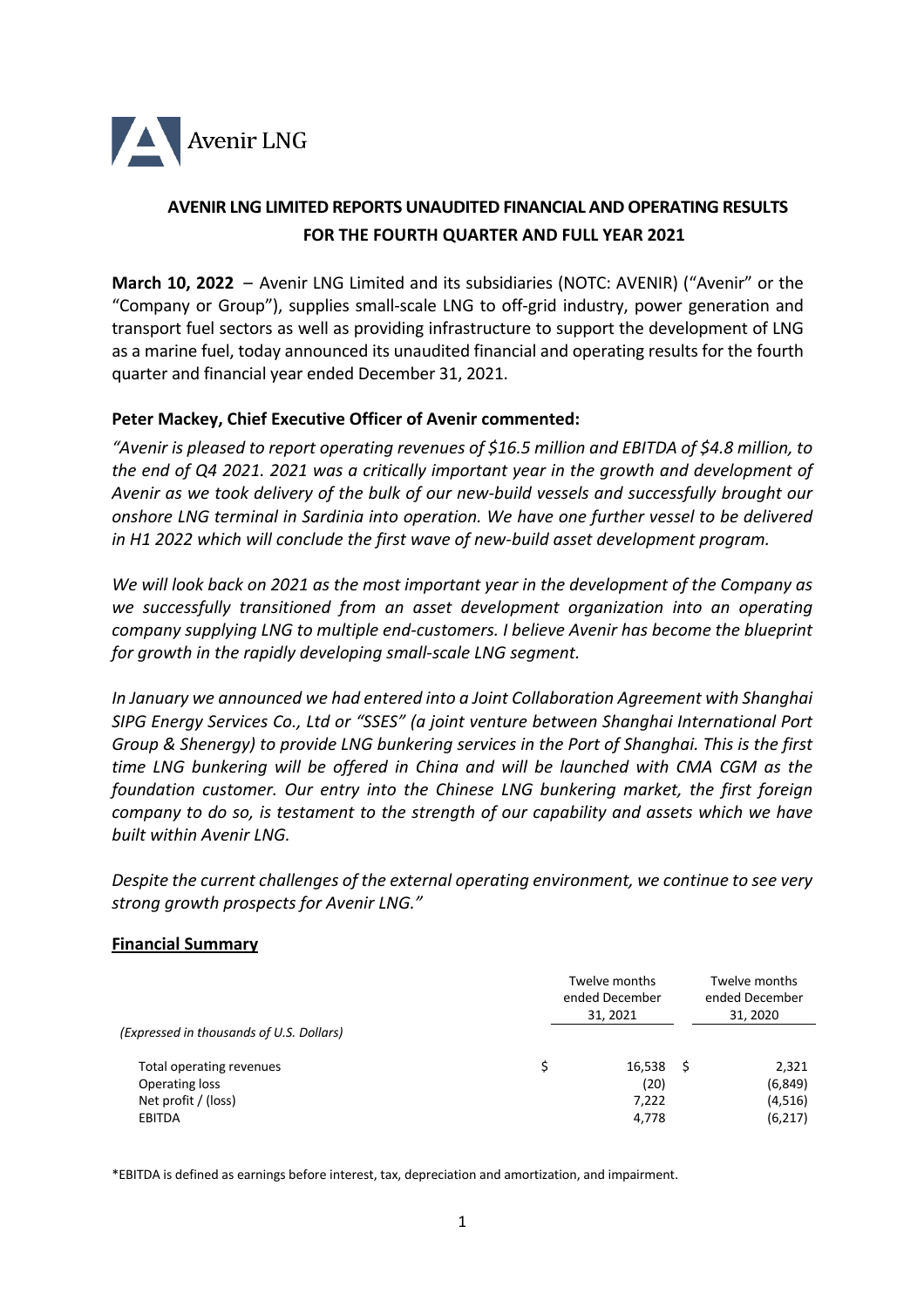## **2021 Highlights and Recent Events:**

### *Financials and Corporate:*

- Revenues increased by \$14.2 million from 2020 to \$16.5 million in 2021 following the delivery of our first two vessels *Avenir Advantage* and *Avenir Accolade* in October 2020 and March 2021, respectively. In addition, the Company's terminal in Sardinia has commenced operations in August 2021 further contributing to the Group's overall revenues.
- EBITDA of \$4.8 million, an increase of \$11.0 million from 2020 and has turned positive.
- Took delivery of our third 7,500cbm vessel, *Avenir Aspiration*, in October 2021. She is now positioned in the Mediterranean and has commenced servicing our terminal in Sardinia.
- In support of establishing Shanghai as a leading bunkering hub, we completed the sale of our first 20,000cbm vessel, *Avenir Allegiance*, to SSES. The sale has resulted to a net gain of approximately \$10.0 million and released significant cash back to us that would enhance our working capital position and fund future growth opportunities.
- Signed a time charter with Shell for our last 20,000cbm vessel, *Avenir Achievement*, which will be delivered in May 2022. The charter is expected to begin in early 2023 for a period of 3 years with an option to extend up to 5 years.
- Entered into a \$94.0 million 12-year financing with ABN Amro Bank and The Export-Import Bank of China in December 2021 providing ship finance facilities.

## *Post balance sheet events:*

- Delivery of our fourth newbuild dual purpose LNG vessel, *Avenir Ascension*, in January 2022. She will be providing bunkering services to LNG fueled vessels in the South Baltic Sea.
- Signed a long-term Joint Collaboration Agreement (JCA) with SSES which is responsible in delivering LNG bunker to CMA CGM containerships. Under the JCA, Avenir will be responsible for the global marketing of LNG bunkering services in Shanghai Port as well as support SSES with operational and technical services.
- Signed a 6-month time charter with New Fortress Energy for *Avenir Achievement*. The charter is expected to begin in July 2022.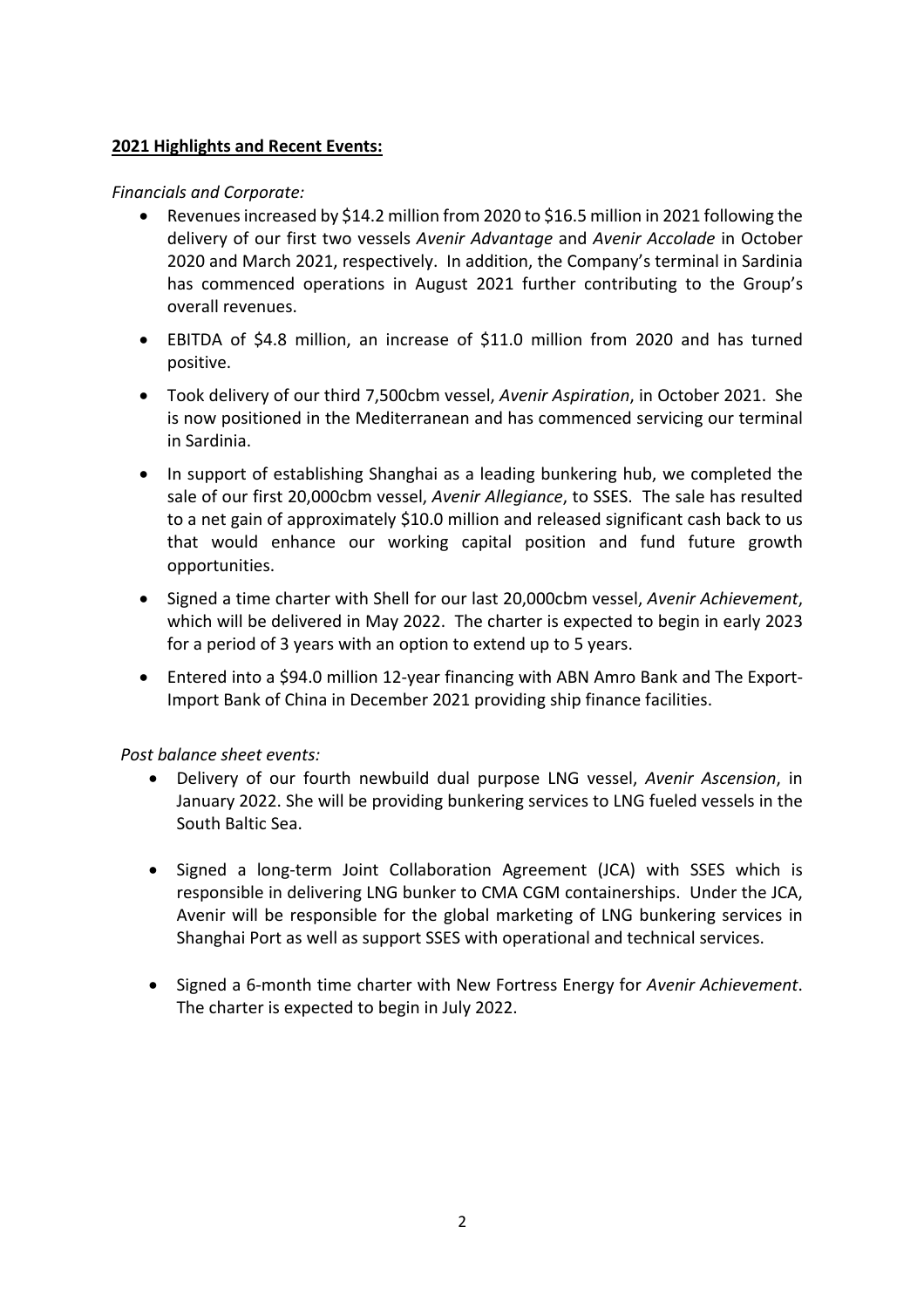### **Business Review:**

The global LNG market once again experienced strong growth in 2021 to reach an all time high of 380 MMt, although the growth has been turbulent at times. As the global economy has recovered from the COVID-19 outbreak, LNG prices have risen significantly from the lows in mid-2020, a period of relative over-supply. Recent events in Europe have introduced a new wave of extreme volatility in European gas prices which will likely have lasting effects on gas pricing globally.

Avenir typically supplies LNG to customers as a substitute for their existing consumption of Diesel, LPG, HFO and/or MGO. The ability of LNG to out-perform these alternative fuels on an economic basis has been severely challenged in the second-half of 2021 and into the early part of 2022. Fundamental tightness in the global LNG supply-demand balance prompted strengthening of pricing in the 1<sup>st</sup> half of 2021 on a global basis. The sharp spike in European gas prices in late 2021 / early 2022 appears to have been driven by market participants pricing in the possibility of pipeline gas curtailments into the European market. While the risk of curtailments remains, and we remain in a generally tight gas supply-demand environment, we would expect gas prices to remain elevated in the short to medium term. We would also expect the current pricing differential between gas and petroleum products to narrow as rises in crude oil price feed through into refined products market.

Looking further ahead we believe LNG continues to be fundamentally a strong growth business. As more and more markets adopt net-zero emissions targets the focus on rapidly decarbonizing energy systems will continue to grow. Gas/LNG has an important role to play in supporting renewables growth in the power sector by way of grid stability and in hard-toelectrify sectors such as industry and shipping LNG offers an immediate option to significantly lower emissions. We continue to see strong demand to deliver our small-scale LNG solutions to new markets around the world.

The growth in demand for LNG as a marine fuel has rapidly accelerated through 2021 and we expect this trend to continue throughout 2022. The number of vessels capable of consuming LNG has continued to grow across all shipping segments. In total >450 LNG fueled ships are currently on order. By far the largest segment is the container industry with 125 vessels on order. The majority of new orders are for the larger industrial shipping segments reversing a historic trend for smaller more regional shipping segments such as passenger ferries. LNG demand growth from the deep-sea trade will have an outsized impact in growing LNG volumes into the shipping sector. As yet, we do not see orders for new LNG bunkering vessels keeping pace with the demand side of the shipping market. We expect this mismatch in available bunkering tonnage to drive significant additional demand for the Avenir fleet in the short to medium term and support the growth of our asset base.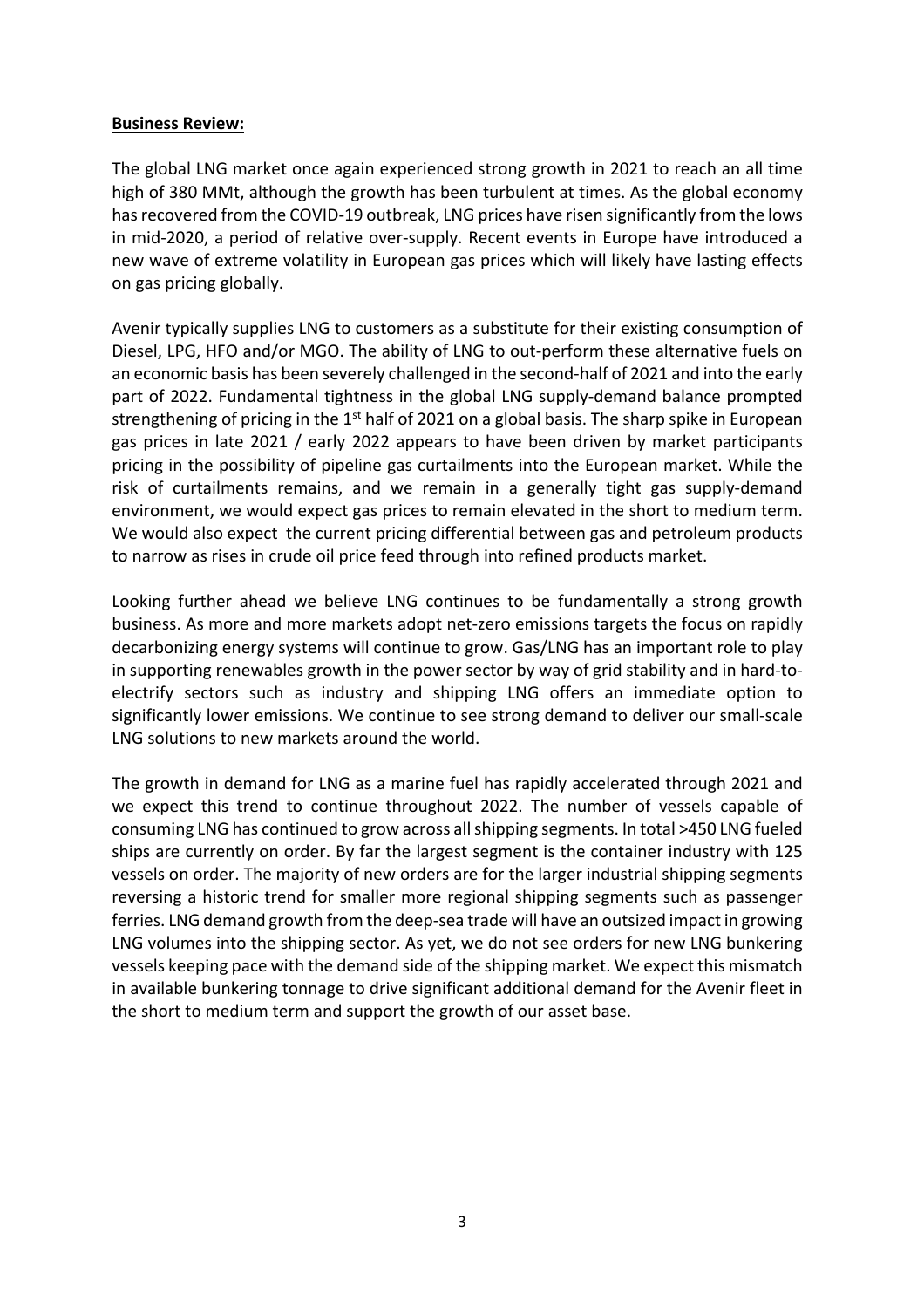# **Fleet/Asset Summary:**

| <b>Assets</b><br><b>HIGAS LNG Terminal</b> | Year built<br><b>Terminal location</b><br>2021<br>Sardinia |                   | Capacity<br>10,800 m3 |                                         |
|--------------------------------------------|------------------------------------------------------------|-------------------|-----------------------|-----------------------------------------|
| Vessel name                                | <b>Year built</b>                                          | Yard              | Capacity              | <b>Charterer</b>                        |
| Avenir Advantage                           | 2020                                                       | Keppel Singmarine | 7,500                 | Petronas*                               |
| Avenir Accolade                            | 2021                                                       | Keppel Singmarine | 7,500                 | <b>LNG Power Limited</b>                |
| <b>Avenir Aspiration</b>                   | 2021                                                       | CIMC SOE          | 7.500                 | Higas S.r.l.                            |
| Avenir Ascension                           | 2022                                                       | CIMC SOE          | 7.500                 | Avenir                                  |
| Avenir Achievement                         | 2022                                                       | <b>CIMC SOE</b>   | 20,000                | Shell and New<br><b>Fortress Energy</b> |

\*Ship is time-chartered from Future Horizon, a 50:50 MISC-Avenir joint venture.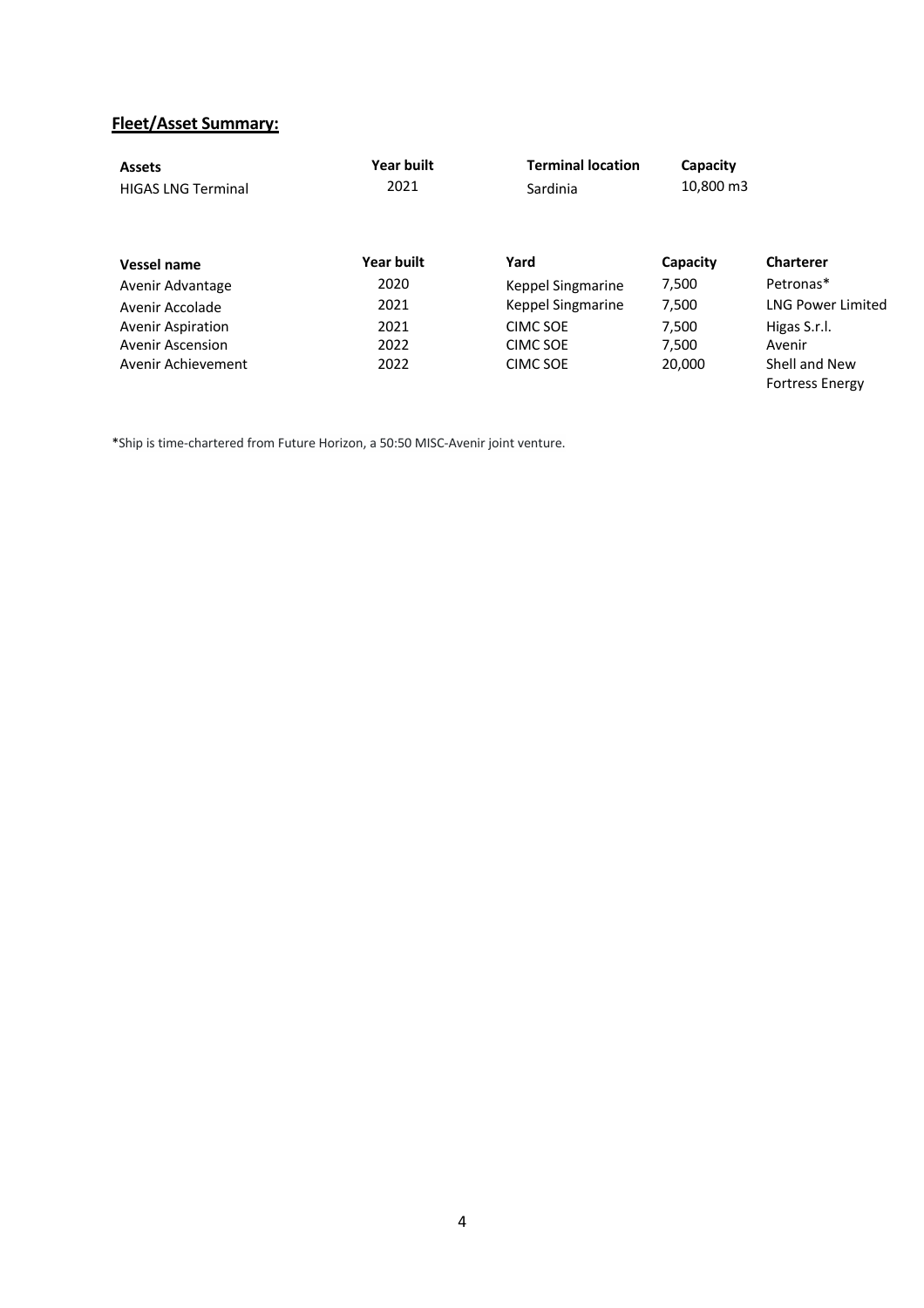## **Avenir LNG Limited Unaudited Consolidated Statements of Operations**

*(Expressed in thousands of U.S. Dollars)*

|                                     |          | <b>Three Months Ended</b><br>December 31 |         | <b>Twelve Months Ended</b> |  |  |
|-------------------------------------|----------|------------------------------------------|---------|----------------------------|--|--|
|                                     |          |                                          |         | December 31                |  |  |
|                                     | 2021     | 2020                                     | 2021    | 2020                       |  |  |
| <b>Operating revenues</b>           | 5,984    | 1,594                                    | 16,538  | 2,321                      |  |  |
| Operating expenses                  | (3,544)  | (1,042)                                  | (6,297) | (1,796)                    |  |  |
| Depreciation and amortization       | (1,851)  | (410)                                    | (4,798) | (632)                      |  |  |
| Administrative and general expenses | (866)    | (2,046)                                  | (5,463) | (6, 590)                   |  |  |
| Other operating expenses            |          | (152)                                    |         | (152)                      |  |  |
| <b>Operating loss</b>               | (277)    | (2,056)                                  | (20)    | (6, 849)                   |  |  |
| Non-operating (expenses)/income:    |          |                                          |         |                            |  |  |
| Finance cost, net                   | (1, 342) | (197)                                    | (2,886) | (234)                      |  |  |
| Foreign currency exchange gain      | 57       | 413                                      | 169     | 965                        |  |  |
| Other Non - Operating Income        |          | 48                                       |         |                            |  |  |
| Gain on disposal, net of tax        | 10,046   |                                          | 10,046  |                            |  |  |
| Loss before Income Tax              | 8,484    | (1,792)                                  | 7,309   | (6, 118)                   |  |  |
| Income taxes                        | 33       | 1,602                                    | (87)    | 1,602                      |  |  |
| Net profit / (loss)                 | 8,517    | (190)                                    | 7,222   | (4,516)                    |  |  |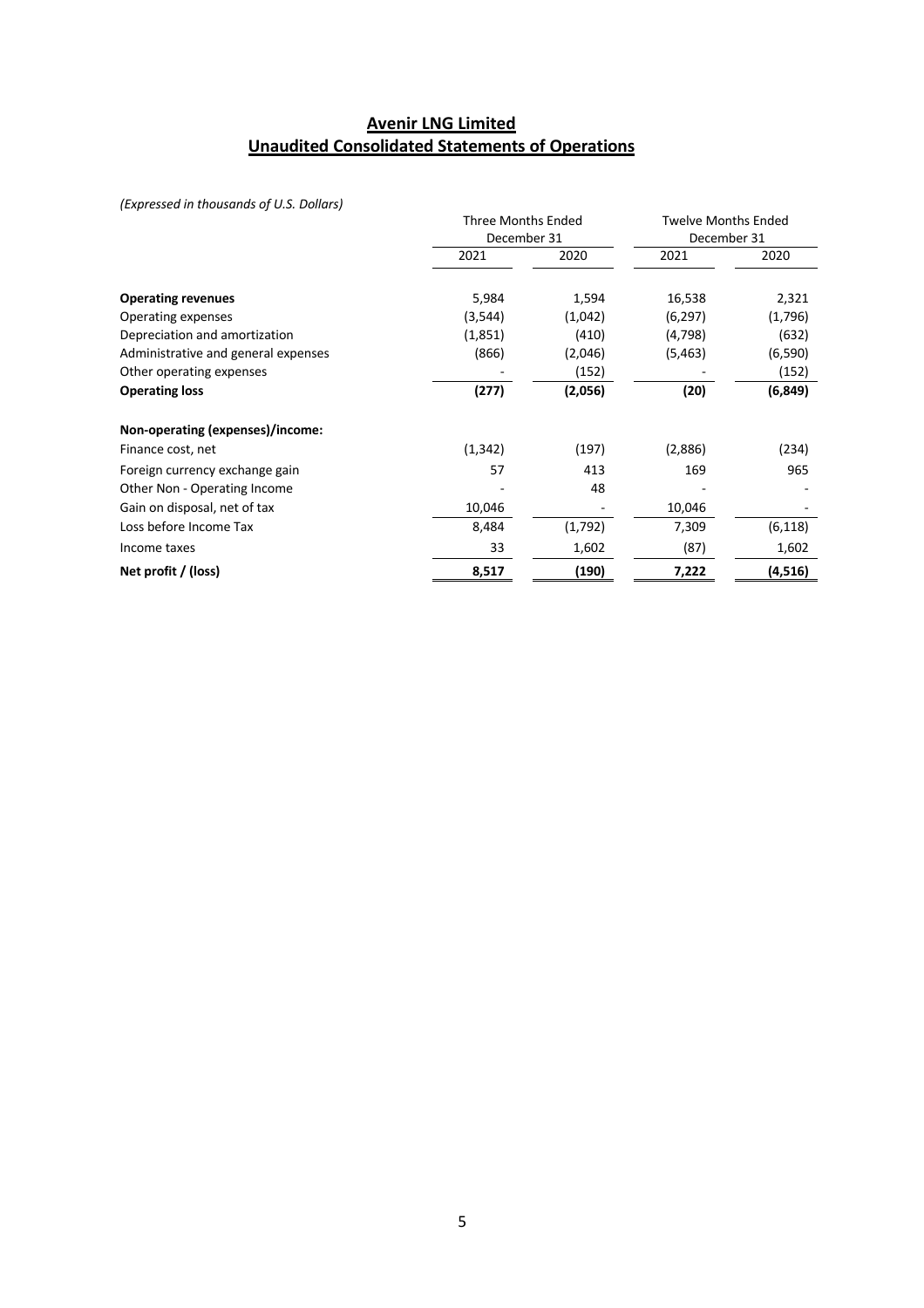# **Avenir LNG Limited**

# **Unaudited Condensed Consolidated Balance Sheet**

| (Expressed in thousands of U.S. Dollars                  | December 31, | December 31, |
|----------------------------------------------------------|--------------|--------------|
| except share count data)                                 | 2021         | 2020         |
| <b>ASSETS</b>                                            |              |              |
| Cash and cash equivalents                                | 46,934       | 8,025        |
| Other current assets                                     | 12,340       | 9,327        |
| Property, plant and equipment and newbuild deposits, net | 206,495      | 153,107      |
| Other non-current assets                                 | 2,973        | 1,819        |
| <b>Total assets</b>                                      | 268,742      | 172,278      |
| Total debt, net of deferred financing costs              | 72,367       | 26,279       |
|                                                          |              |              |
| <b>Total other liabilities</b>                           | 32,281       | 19,987       |
| Total shareholders' equity                               | 164,094      | 126,012      |
| Total liabilities and stockholders' equity               | 268,742      | 172,278      |
|                                                          |              |              |
| <b>SHARE COUNT DATA</b>                                  |              |              |
| Common stock issued                                      | 182,000,000  | 147,500,000  |

# **Other Financial Data**

| (Expressed in thousands of U.S. Dollars)              | Three Months Ended<br>December 31 |          | <b>Twelve Months Ended</b><br>December 31 |           |
|-------------------------------------------------------|-----------------------------------|----------|-------------------------------------------|-----------|
|                                                       | 2021                              | 2020     | 2021                                      | 2020      |
| Net cash (used in) / provided by operating activities | (4,234)                           | 3.468    | (3, 462)                                  | (5,588)   |
| Net cash provided by / (used in) investing activities | 11.977                            | (36,696) | (47, 678)                                 | (72, 868) |
| Net cash provided by financing activities             | 33,341                            | 33,886   | 90,693                                    | 63,539    |